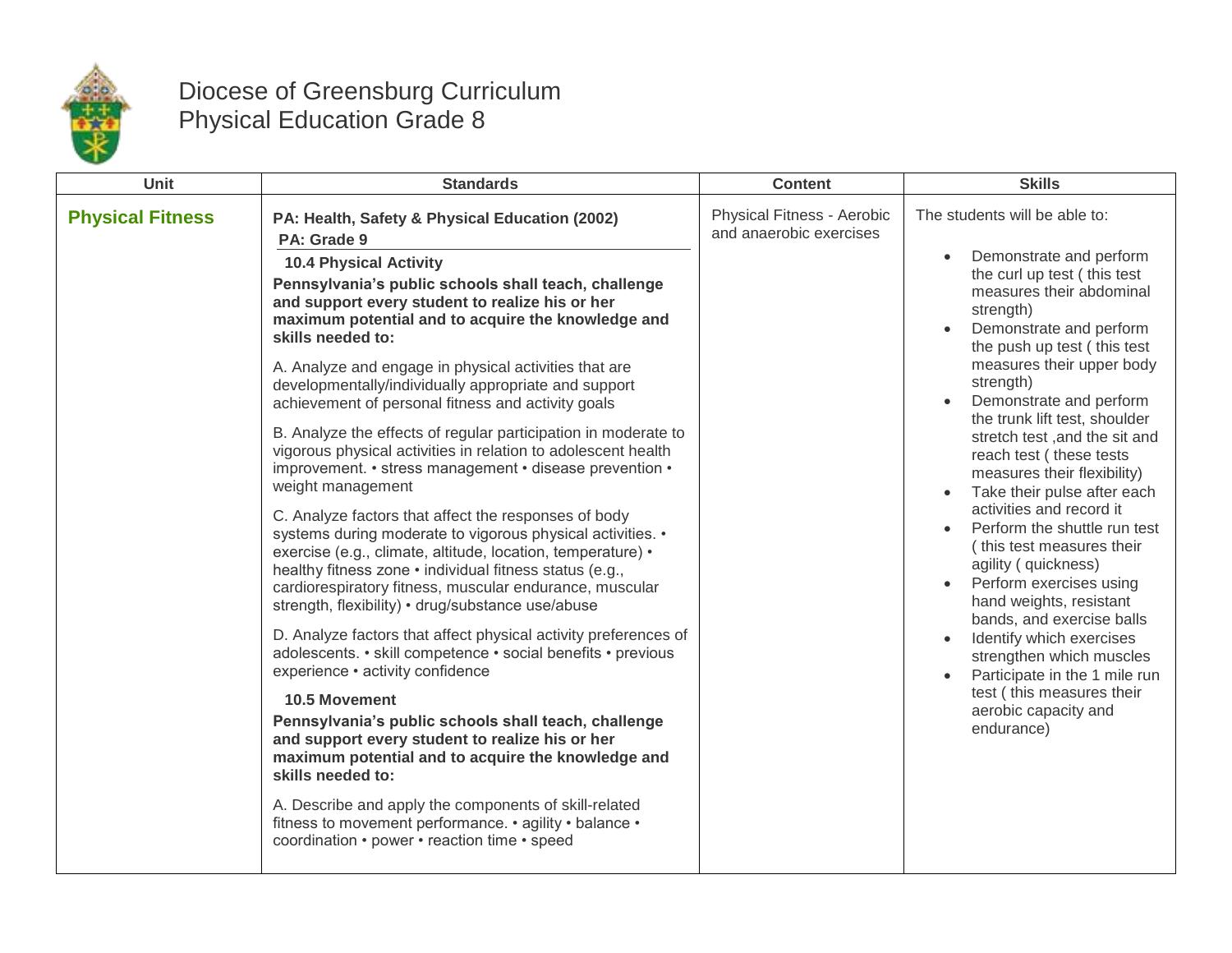| <b>Unit</b>                                                      | <b>Standards</b>                                                                                                                                                                                                                                                                                                                                          | <b>Content</b>                                                                                                             | <b>Skills</b>                                                                                                                                           |                                                                                                                                                                                                                  |
|------------------------------------------------------------------|-----------------------------------------------------------------------------------------------------------------------------------------------------------------------------------------------------------------------------------------------------------------------------------------------------------------------------------------------------------|----------------------------------------------------------------------------------------------------------------------------|---------------------------------------------------------------------------------------------------------------------------------------------------------|------------------------------------------------------------------------------------------------------------------------------------------------------------------------------------------------------------------|
|                                                                  | B. Describe and apply concepts of motor skill development<br>that impact the quality of increasingly complex movement. •<br>response selection · stages of learning a motor skill (i.e.<br>verbal cognitive, motor, automatic) • types of skill (i.e.<br>discrete, serial, continuous)                                                                    |                                                                                                                            |                                                                                                                                                         |                                                                                                                                                                                                                  |
|                                                                  | C. Identify and apply practice strategies for skill<br>improvement.                                                                                                                                                                                                                                                                                       |                                                                                                                            |                                                                                                                                                         |                                                                                                                                                                                                                  |
|                                                                  | D. Identify and describe the principles of training using<br>appropriate vocabulary. • specificity • overload • progression<br>• aerobic/anaerobic • circuit/interval • repetition/set                                                                                                                                                                    |                                                                                                                            |                                                                                                                                                         |                                                                                                                                                                                                                  |
|                                                                  | E. Analyze and apply scientific and biomechanical principles<br>to complex movements. • centripetal/centrifugal force •<br>linear motion • rotary motion • friction/resistance •<br>equilibrium • number of moving segments                                                                                                                               |                                                                                                                            |                                                                                                                                                         |                                                                                                                                                                                                                  |
|                                                                  | Copyright © 2015 Commonwealth of Pennsylvania. All<br><b>Rights Reserved</b>                                                                                                                                                                                                                                                                              |                                                                                                                            |                                                                                                                                                         |                                                                                                                                                                                                                  |
| <b>Individual Team</b><br><b>Sports and</b><br><b>Activities</b> | PA: Health, Safety & Physical Education (2002)<br>PA: Grade 9<br><b>10.4 Physical Activity</b>                                                                                                                                                                                                                                                            | Dance (folk,<br>square, ballroom,<br>line)                                                                                 | Students will be able to:<br>Demonstrate and apply<br>$\bullet$                                                                                         |                                                                                                                                                                                                                  |
|                                                                  | Pennsylvania's public schools shall teach, challenge<br>and support every student to realize his or her<br>maximum potential and to acquire the knowledge and<br>skills needed to:<br>A. Analyze and engage in physical activities that are<br>developmentally/individually appropriate and support<br>achievement of personal fitness and activity goals | <b>Badminton</b><br><b>Bowling</b><br><b>Tennis</b><br>Juggling<br>Track and field<br>Golf<br>Self-defense<br>Cup stacking |                                                                                                                                                         | skills needed to participate<br>in sport or activity to<br>prevent injury<br>Apply basic rules and<br>procedures in various<br>lifetime sport/activity<br>Apply, demonstrate and<br>explain etiquette of various |
|                                                                  | B. Analyze the effects of regular participation in moderate to<br>vigorous physical activities in relation to adolescent health<br>improvement. • stress management • disease prevention •<br>weight management                                                                                                                                           | Skipping rope<br>Sportsmanship<br>Game strategies                                                                          | lifetime sport/activity.<br>Understand the purpose of<br>participating in lifetime<br>sports/activities is to<br>enhance enjoyment while                |                                                                                                                                                                                                                  |
|                                                                  | C. Analyze factors that affect the responses of body<br>systems during moderate to vigorous physical activities. •<br>exercise (e.g., climate, altitude, location, temperature) •<br>healthy fitness zone • individual fitness status (e.g.,                                                                                                              |                                                                                                                            | improving health<br>Adapt and combine skills to<br>meet the demands of an<br>increasingly complex<br>situation (offensive and<br>defensive strategies.) |                                                                                                                                                                                                                  |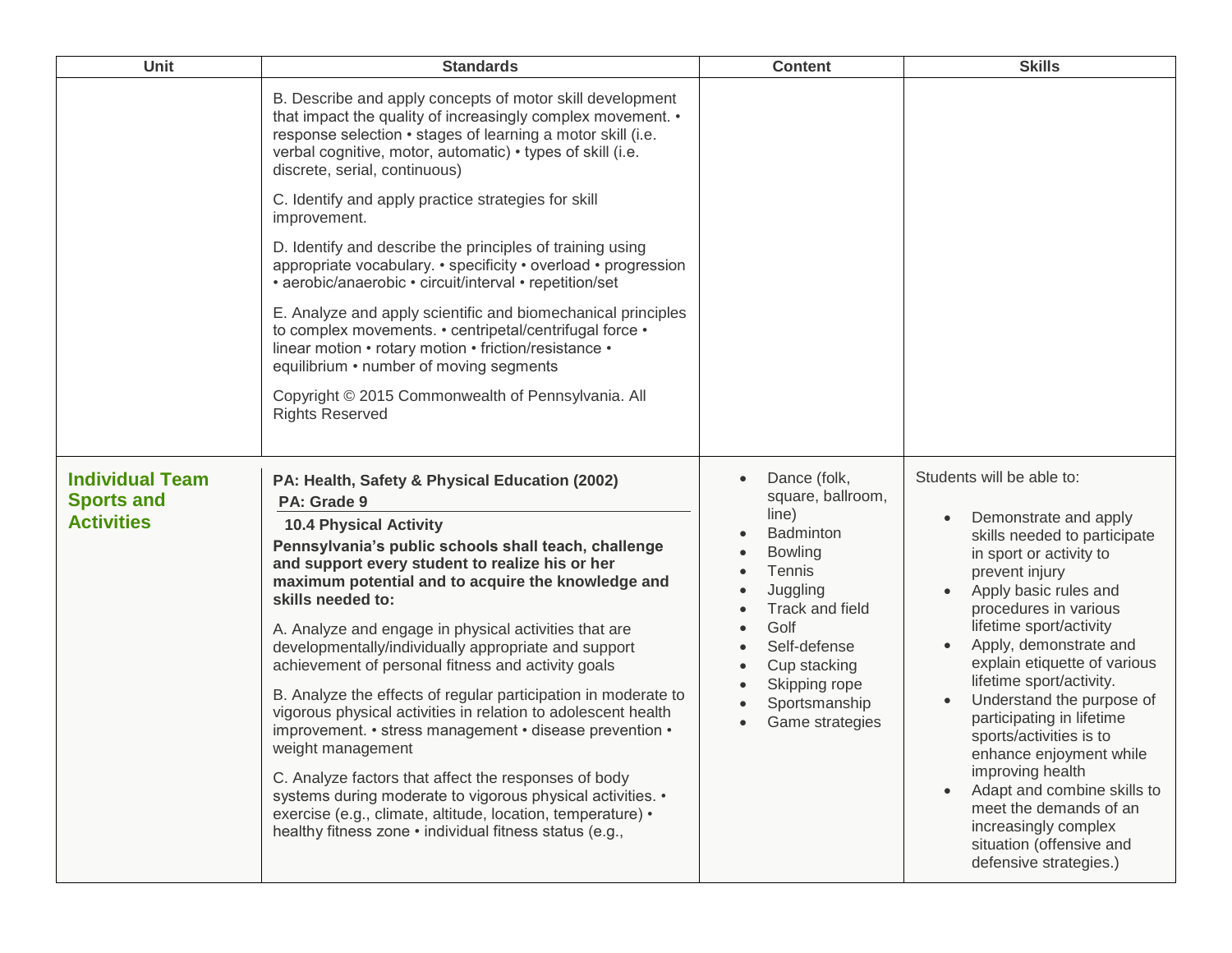| Unit                    | <b>Standards</b>                                                                                                                                                                                                                                                                                                                                                                                                                                                                                                                                                                                                                                                                                                                                                                                                                                                                                                                                                                                                                                                                                                                                                                                                                                                                                                                                                                                                                                                                                                               | <b>Content</b> | <b>Skills</b>                                                                                                                                                                                                                    |
|-------------------------|--------------------------------------------------------------------------------------------------------------------------------------------------------------------------------------------------------------------------------------------------------------------------------------------------------------------------------------------------------------------------------------------------------------------------------------------------------------------------------------------------------------------------------------------------------------------------------------------------------------------------------------------------------------------------------------------------------------------------------------------------------------------------------------------------------------------------------------------------------------------------------------------------------------------------------------------------------------------------------------------------------------------------------------------------------------------------------------------------------------------------------------------------------------------------------------------------------------------------------------------------------------------------------------------------------------------------------------------------------------------------------------------------------------------------------------------------------------------------------------------------------------------------------|----------------|----------------------------------------------------------------------------------------------------------------------------------------------------------------------------------------------------------------------------------|
|                         | cardiorespiratory fitness, muscular endurance, muscular<br>strength, flexibility) • drug/substance use/abuse<br>D. Analyze factors that affect physical activity preferences of<br>adolescents. • skill competence • social benefits • previous<br>experience • activity confidence<br>E. Analyze factors that impact on the relationship between<br>regular participation in physical activity and motor skill<br>improvement. • personal choice • developmental differences<br>• amount of physical activity • authentic practice<br><b>10.5 Movement</b><br>Pennsylvania's public schools shall teach, challenge<br>and support every student to realize his or her<br>maximum potential and to acquire the knowledge and<br>skills needed to:<br>A. Describe and apply the components of skill-related<br>fitness to movement performance. • agility • balance •<br>coordination • power • reaction time • speed<br>B. Describe and apply concepts of motor skill development<br>that impact the quality of increasingly complex movement. •<br>response selection · stages of learning a motor skill (i.e.<br>verbal cognitive, motor, automatic) • types of skill (i.e.<br>discrete, serial, continuous)<br>C. Identify and apply practice strategies for skill<br>improvement.<br>F. Describe and apply game strategies to complex games<br>and physical activities. • offensive strategies • defensive<br>strategies • time management<br>Copyright © 2015 Commonwealth of Pennsylvania. All<br><b>Rights Reserved</b> |                | Demonstrate and maintain<br>proper body alignment<br>during an activity<br>Actively participate in<br>games and activities<br>Demonstrate<br>$\bullet$<br>sportsmanship<br>Demonstrate an<br>understanding of game<br>strategies |
| <b>Badminton/Tennis</b> | PA: Health, Safety & Physical Education (2002)                                                                                                                                                                                                                                                                                                                                                                                                                                                                                                                                                                                                                                                                                                                                                                                                                                                                                                                                                                                                                                                                                                                                                                                                                                                                                                                                                                                                                                                                                 | Badminton      | The students will be able to:                                                                                                                                                                                                    |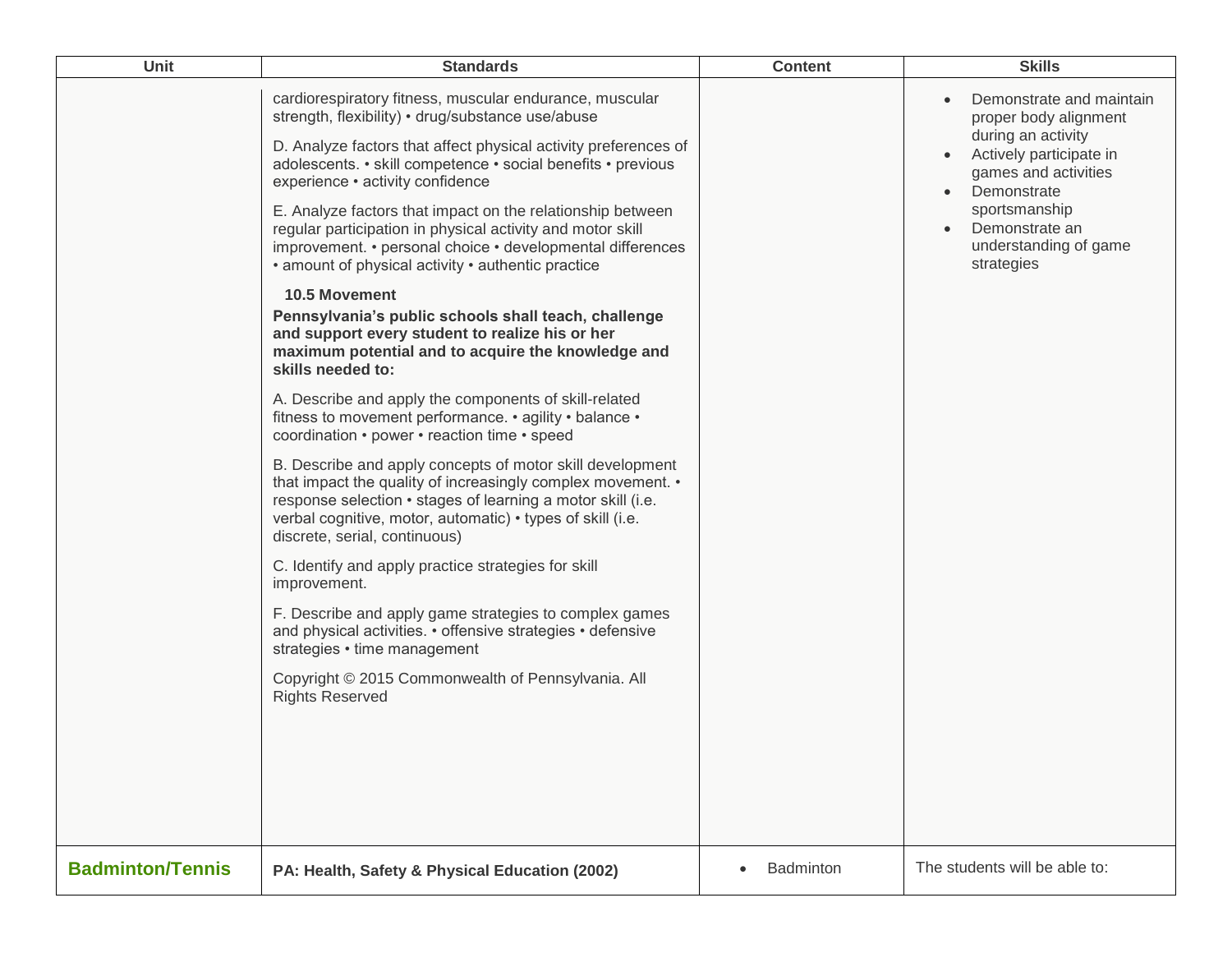| Unit | <b>Standards</b>                                                                                                                                                                                                                                                                                                                                                                                                                                                                                                                                                                                                                                                                                                                                                                                                                                                                                                                                                                                                                                                                                                                                                                                                                                                                                                                                                                                                                                                                                                                                                                                                                                                                                                        | <b>Content</b>      | <b>Skills</b>                                                                                                                                                                                                                                                                                                                                                                                                                                               |
|------|-------------------------------------------------------------------------------------------------------------------------------------------------------------------------------------------------------------------------------------------------------------------------------------------------------------------------------------------------------------------------------------------------------------------------------------------------------------------------------------------------------------------------------------------------------------------------------------------------------------------------------------------------------------------------------------------------------------------------------------------------------------------------------------------------------------------------------------------------------------------------------------------------------------------------------------------------------------------------------------------------------------------------------------------------------------------------------------------------------------------------------------------------------------------------------------------------------------------------------------------------------------------------------------------------------------------------------------------------------------------------------------------------------------------------------------------------------------------------------------------------------------------------------------------------------------------------------------------------------------------------------------------------------------------------------------------------------------------------|---------------------|-------------------------------------------------------------------------------------------------------------------------------------------------------------------------------------------------------------------------------------------------------------------------------------------------------------------------------------------------------------------------------------------------------------------------------------------------------------|
|      | PA: Grade 9<br><b>10.4 Physical Activity</b><br>Pennsylvania's public schools shall teach, challenge<br>and support every student to realize his or her<br>maximum potential and to acquire the knowledge and<br>skills needed to:<br>A. Analyze and engage in physical activities that are<br>developmentally/individually appropriate and support<br>achievement of personal fitness and activity goals<br>B. Analyze the effects of regular participation in moderate to<br>vigorous physical activities in relation to adolescent health<br>improvement. • stress management • disease prevention •<br>weight management<br>D. Analyze factors that affect physical activity preferences of<br>adolescents. • skill competence • social benefits • previous<br>experience · activity confidence<br>E. Analyze factors that impact on the relationship between<br>regular participation in physical activity and motor skill<br>improvement. • personal choice • developmental differences<br>• amount of physical activity • authentic practice<br>10.5 Movement<br>Pennsylvania's public schools shall teach, challenge<br>and support every student to realize his or her<br>maximum potential and to acquire the knowledge and<br>skills needed to:<br>A. Describe and apply the components of skill-related<br>fitness to movement performance. • agility • balance •<br>coordination • power • reaction time • speed<br>B. Describe and apply concepts of motor skill development<br>that impact the quality of increasingly complex movement. •<br>response selection • stages of learning a motor skill (i.e.<br>verbal cognitive, motor, automatic) • types of skill (i.e.<br>discrete, serial, continuous) | Tennis<br>$\bullet$ | Research the rules of<br>$\bullet$<br><b>Badminton</b><br>Develop the skills to hit and<br>return the birdie over the<br>net<br>Demonstrates the skills to<br>$\bullet$<br>play the game of<br>Badminton<br>Demonstrate the forehand<br>$\bullet$<br>and backhand grip<br>Demonstrate how to serve<br>Identify the parts of the<br>$\bullet$<br>racket<br>Be able to score a match<br>$\bullet$<br>Display proper<br>sportsmanship while<br>playing a match |
|      | C. Identify and apply practice strategies for skill<br>improvement.                                                                                                                                                                                                                                                                                                                                                                                                                                                                                                                                                                                                                                                                                                                                                                                                                                                                                                                                                                                                                                                                                                                                                                                                                                                                                                                                                                                                                                                                                                                                                                                                                                                     |                     |                                                                                                                                                                                                                                                                                                                                                                                                                                                             |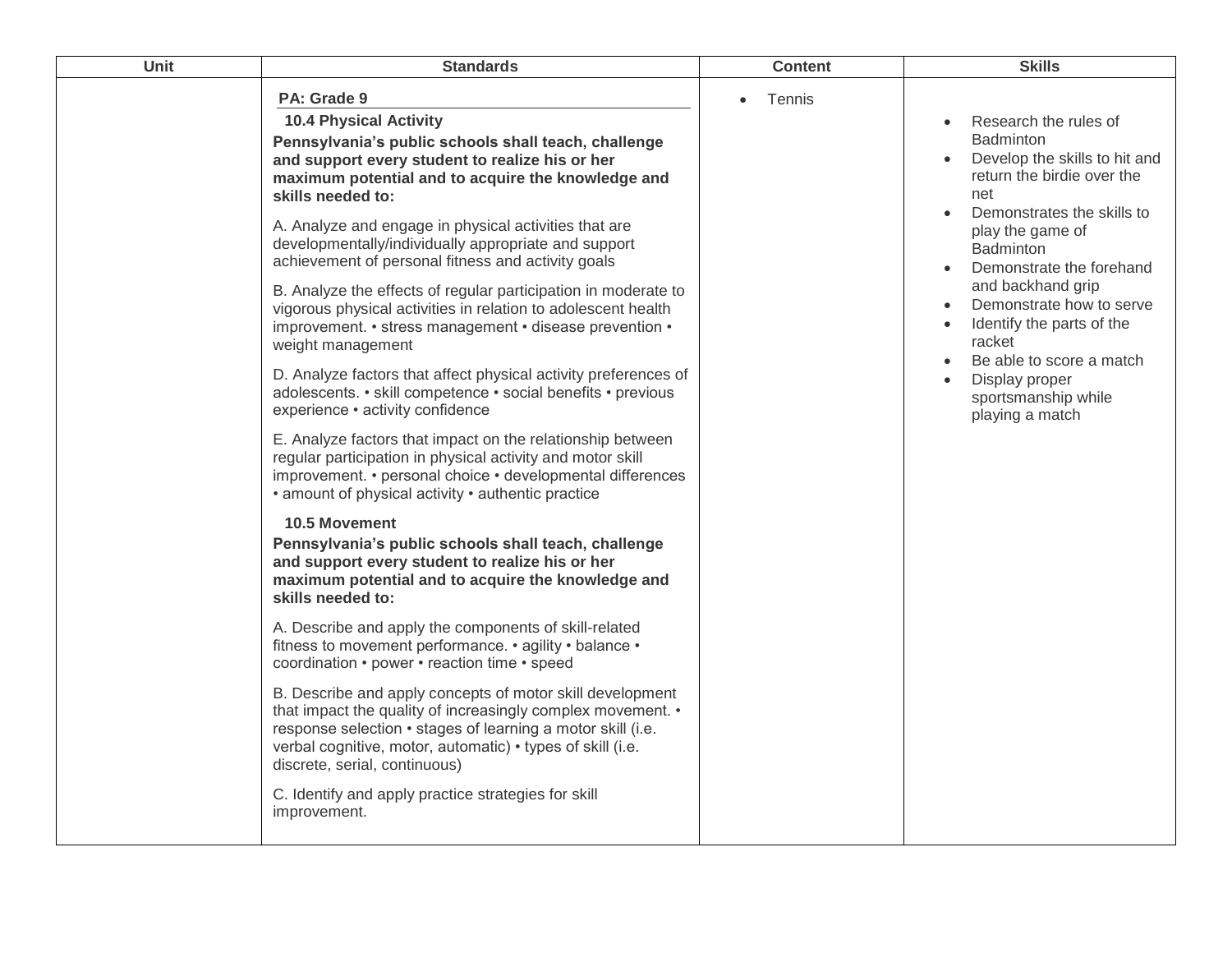| <b>Unit</b>    | <b>Standards</b>                                                                                                                                                                                                                                                                                                                                                                                                                                                                                                                                                                                                                                                                                                                                                                                                                                                                                                                                                                                                                                                                                                                                                                                                                                                                                                                                                                                                 | <b>Content</b>                         | <b>Skills</b>                                                                                                                                                                                                                                  |
|----------------|------------------------------------------------------------------------------------------------------------------------------------------------------------------------------------------------------------------------------------------------------------------------------------------------------------------------------------------------------------------------------------------------------------------------------------------------------------------------------------------------------------------------------------------------------------------------------------------------------------------------------------------------------------------------------------------------------------------------------------------------------------------------------------------------------------------------------------------------------------------------------------------------------------------------------------------------------------------------------------------------------------------------------------------------------------------------------------------------------------------------------------------------------------------------------------------------------------------------------------------------------------------------------------------------------------------------------------------------------------------------------------------------------------------|----------------------------------------|------------------------------------------------------------------------------------------------------------------------------------------------------------------------------------------------------------------------------------------------|
|                | F. Describe and apply game strategies to complex games<br>and physical activities. • offensive strategies • defensive<br>strategies • time management<br>Copyright © 2015 Commonwealth of Pennsylvania. All<br><b>Rights Reserved</b>                                                                                                                                                                                                                                                                                                                                                                                                                                                                                                                                                                                                                                                                                                                                                                                                                                                                                                                                                                                                                                                                                                                                                                            |                                        |                                                                                                                                                                                                                                                |
| <b>Bowling</b> | PA: Health, Safety & Physical Education (2002)<br>PA: Grade 9<br><b>10.4 Physical Activity</b><br>Pennsylvania's public schools shall teach, challenge<br>and support every student to realize his or her<br>maximum potential and to acquire the knowledge and<br>skills needed to:<br>A. Analyze and engage in physical activities that are<br>developmentally/individually appropriate and support<br>achievement of personal fitness and activity goals<br>D. Analyze factors that affect physical activity preferences of<br>adolescents. • skill competence • social benefits • previous<br>experience · activity confidence<br>F. Analyze the effects of positive and negative interactions<br>of adolescent group members in physical activities. • group<br>dynamics • social pressure<br><b>10.5 Movement</b><br>Pennsylvania's public schools shall teach, challenge<br>and support every student to realize his or her<br>maximum potential and to acquire the knowledge and<br>skills needed to:<br>A. Describe and apply the components of skill-related<br>fitness to movement performance. • agility • balance •<br>coordination • power • reaction time • speed<br>C. Identify and apply practice strategies for skill<br>improvement.<br>F. Describe and apply game strategies to complex games<br>and physical activities. • offensive strategies • defensive<br>strategies • time management | <b>Bowling</b><br>Rules of the<br>Game | The students will be able to:<br>Demonstrate and apply the<br>skills necessary to<br>participate in bowling<br>Be able to score the game<br>Demonstrate proper<br>sportsmanship while<br>playing<br>Demonstrate the proper<br>grip of the ball |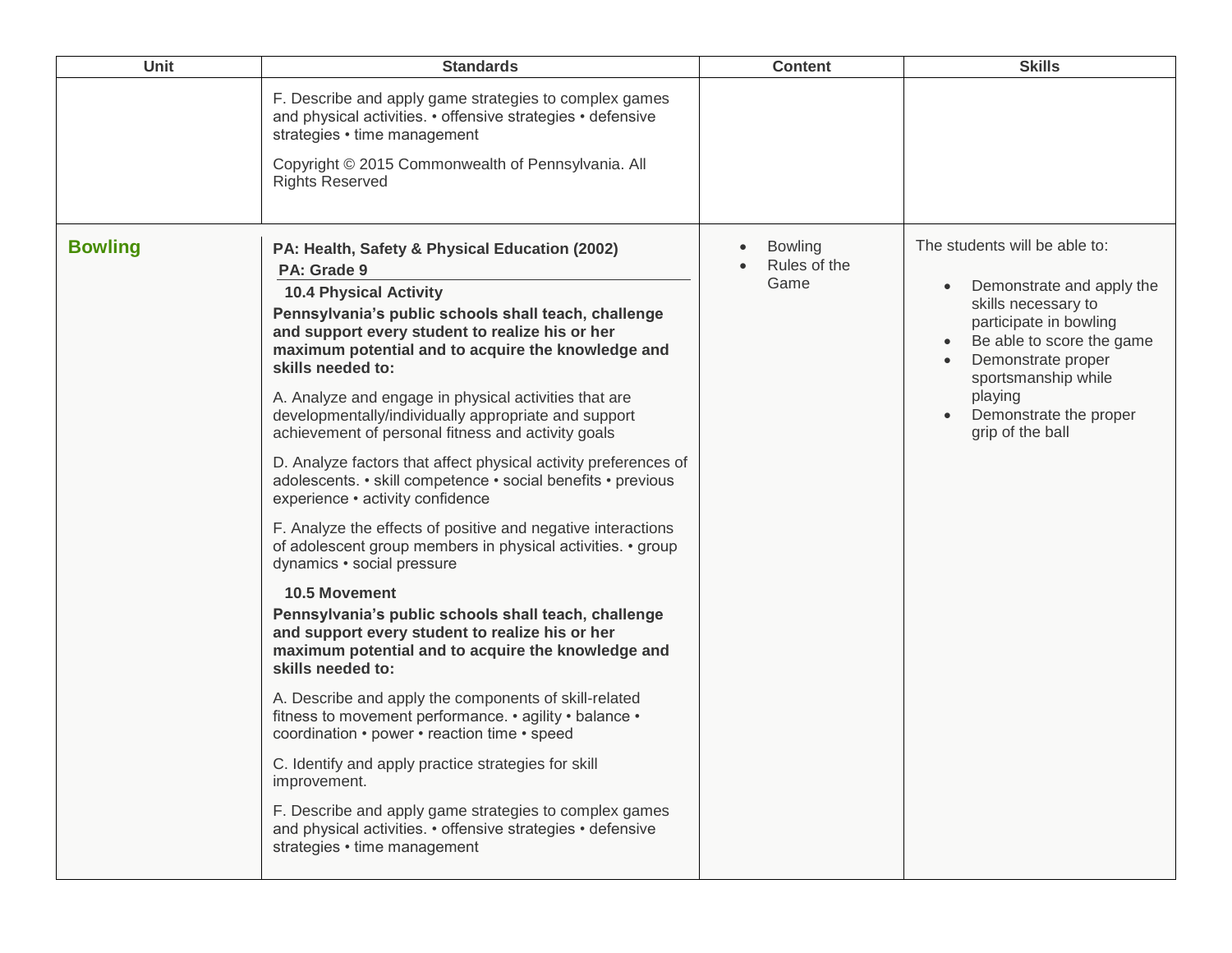| Unit               | <b>Standards</b>                                                                                                                                                                                                                                                                                                                                                                                                                                                                                                                                                                                                                                                                                                                                                                                                                                                                                                                                                                                                                                                                                                                                                                                                                                                                                                                                                                                                                                                                                                                                                                                                                                                                                                    | <b>Content</b>                                                               | <b>Skills</b>                                                                                                                                                                                                                                                                                                   |
|--------------------|---------------------------------------------------------------------------------------------------------------------------------------------------------------------------------------------------------------------------------------------------------------------------------------------------------------------------------------------------------------------------------------------------------------------------------------------------------------------------------------------------------------------------------------------------------------------------------------------------------------------------------------------------------------------------------------------------------------------------------------------------------------------------------------------------------------------------------------------------------------------------------------------------------------------------------------------------------------------------------------------------------------------------------------------------------------------------------------------------------------------------------------------------------------------------------------------------------------------------------------------------------------------------------------------------------------------------------------------------------------------------------------------------------------------------------------------------------------------------------------------------------------------------------------------------------------------------------------------------------------------------------------------------------------------------------------------------------------------|------------------------------------------------------------------------------|-----------------------------------------------------------------------------------------------------------------------------------------------------------------------------------------------------------------------------------------------------------------------------------------------------------------|
|                    | Copyright © 2015 Commonwealth of Pennsylvania. All<br><b>Rights Reserved</b>                                                                                                                                                                                                                                                                                                                                                                                                                                                                                                                                                                                                                                                                                                                                                                                                                                                                                                                                                                                                                                                                                                                                                                                                                                                                                                                                                                                                                                                                                                                                                                                                                                        |                                                                              |                                                                                                                                                                                                                                                                                                                 |
| <b>Track/Field</b> | PA: Health, Safety & Physical Education (2002)<br>PA: Grade 9<br><b>10.4 Physical Activity</b><br>Pennsylvania's public schools shall teach, challenge<br>and support every student to realize his or her<br>maximum potential and to acquire the knowledge and<br>skills needed to:<br>A. Analyze and engage in physical activities that are<br>developmentally/individually appropriate and support<br>achievement of personal fitness and activity goals<br>D. Analyze factors that affect physical activity preferences of<br>adolescents. • skill competence • social benefits • previous<br>experience · activity confidence<br>E. Analyze factors that impact on the relationship between<br>regular participation in physical activity and motor skill<br>improvement. • personal choice • developmental differences<br>• amount of physical activity • authentic practice<br>F. Analyze the effects of positive and negative interactions<br>of adolescent group members in physical activities. • group<br>dynamics • social pressure<br>10.5 Movement<br>Pennsylvania's public schools shall teach, challenge<br>and support every student to realize his or her<br>maximum potential and to acquire the knowledge and<br>skills needed to:<br>A. Describe and apply the components of skill-related<br>fitness to movement performance. • agility • balance •<br>coordination • power • reaction time • speed<br>B. Describe and apply concepts of motor skill development<br>that impact the quality of increasingly complex movement. •<br>response selection • stages of learning a motor skill (i.e.<br>verbal cognitive, motor, automatic) • types of skill (i.e.<br>discrete, serial, continuous) | <b>Track and Field</b><br>Events<br>Rules and<br>guidelines<br>Sportsmanship | The students will be able to:<br>Research information about<br><b>Track and Field</b><br>Demonstrate skills(running,<br>jumping, throwing) that are<br>necessary for the different<br>events<br>Display proper<br>sportsmanship while<br>participating in events<br>Actively participate in<br>different events |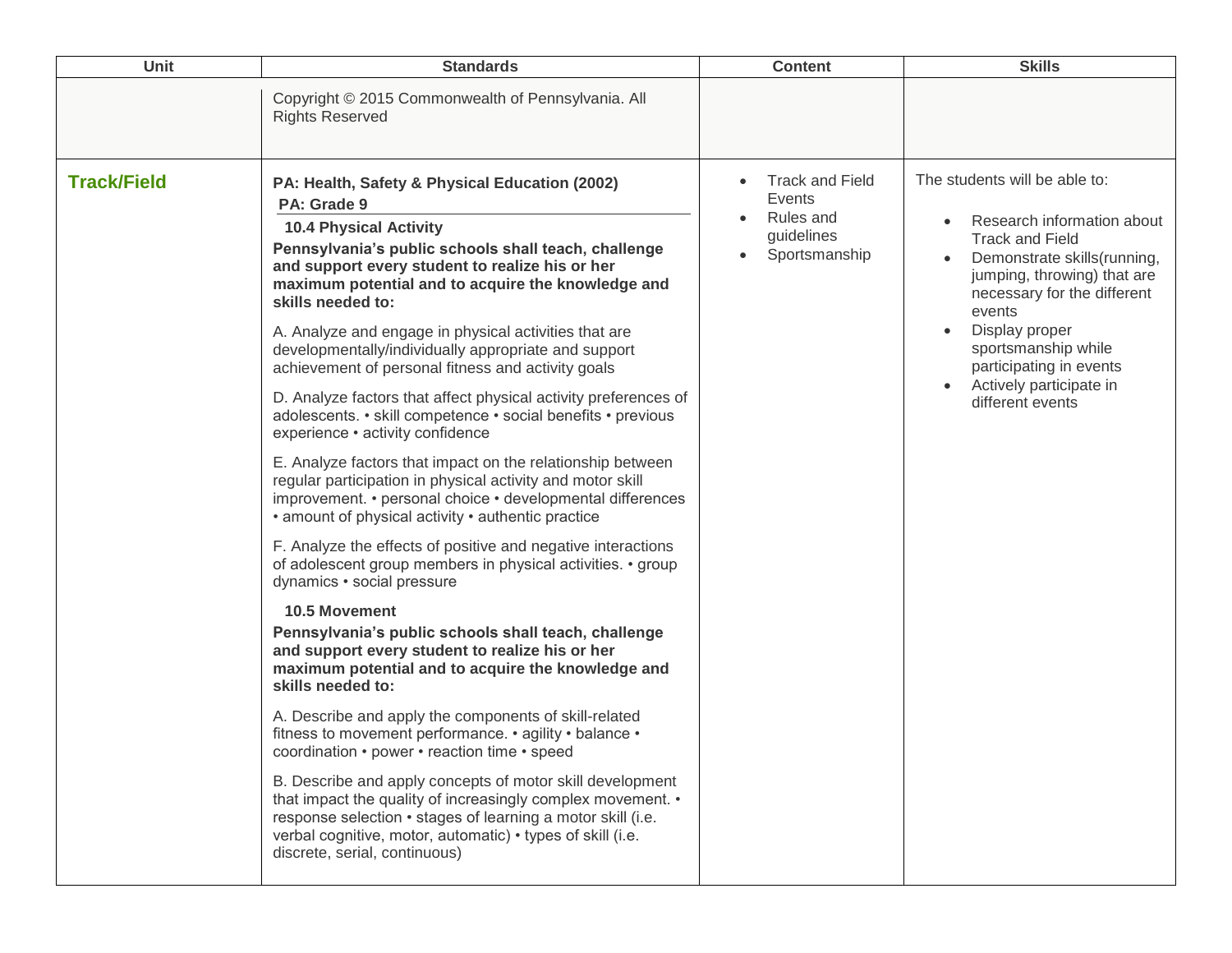| <b>Unit</b>  | <b>Standards</b>                                                                                                                                                                                                                                                                                                                                                                                                                                                                                                                                                                                                                                                                                                                                                                                                                                                                                                                                                                                                                                                                             | <b>Content</b>                | <b>Skills</b>                                                                                                                                                                                                                         |
|--------------|----------------------------------------------------------------------------------------------------------------------------------------------------------------------------------------------------------------------------------------------------------------------------------------------------------------------------------------------------------------------------------------------------------------------------------------------------------------------------------------------------------------------------------------------------------------------------------------------------------------------------------------------------------------------------------------------------------------------------------------------------------------------------------------------------------------------------------------------------------------------------------------------------------------------------------------------------------------------------------------------------------------------------------------------------------------------------------------------|-------------------------------|---------------------------------------------------------------------------------------------------------------------------------------------------------------------------------------------------------------------------------------|
|              | C. Identify and apply practice strategies for skill<br>improvement.<br>D. Identify and describe the principles of training using<br>appropriate vocabulary. • specificity • overload • progression<br>• aerobic/anaerobic • circuit/interval • repetition/set<br>F. Describe and apply game strategies to complex games<br>and physical activities. • offensive strategies • defensive<br>strategies • time management<br>Copyright © 2015 Commonwealth of Pennsylvania. All<br><b>Rights Reserved</b>                                                                                                                                                                                                                                                                                                                                                                                                                                                                                                                                                                                       |                               |                                                                                                                                                                                                                                       |
| <b>Dance</b> | PA: Health, Safety & Physical Education (2002)<br>PA: Grade 9<br><b>10.4 Physical Activity</b><br>Pennsylvania's public schools shall teach, challenge<br>and support every student to realize his or her<br>maximum potential and to acquire the knowledge and<br>skills needed to:<br>A. Analyze and engage in physical activities that are<br>developmentally/individually appropriate and support<br>achievement of personal fitness and activity goals<br>E. Analyze factors that impact on the relationship between<br>regular participation in physical activity and motor skill<br>improvement. • personal choice • developmental differences<br>• amount of physical activity • authentic practice<br><b>10.5 Movement</b><br>Pennsylvania's public schools shall teach, challenge<br>and support every student to realize his or her<br>maximum potential and to acquire the knowledge and<br>skills needed to:<br>A. Describe and apply the components of skill-related<br>fitness to movement performance. • agility • balance •<br>coordination • power • reaction time • speed | Dance - Group and<br>cultural | The students will be able to:<br>Participate in various types<br>$\bullet$<br>of dance<br>Perform different types of<br>dance steps<br>Demonstrate an<br>$\bullet$<br>understanding of different<br>types of dance and dance<br>steps |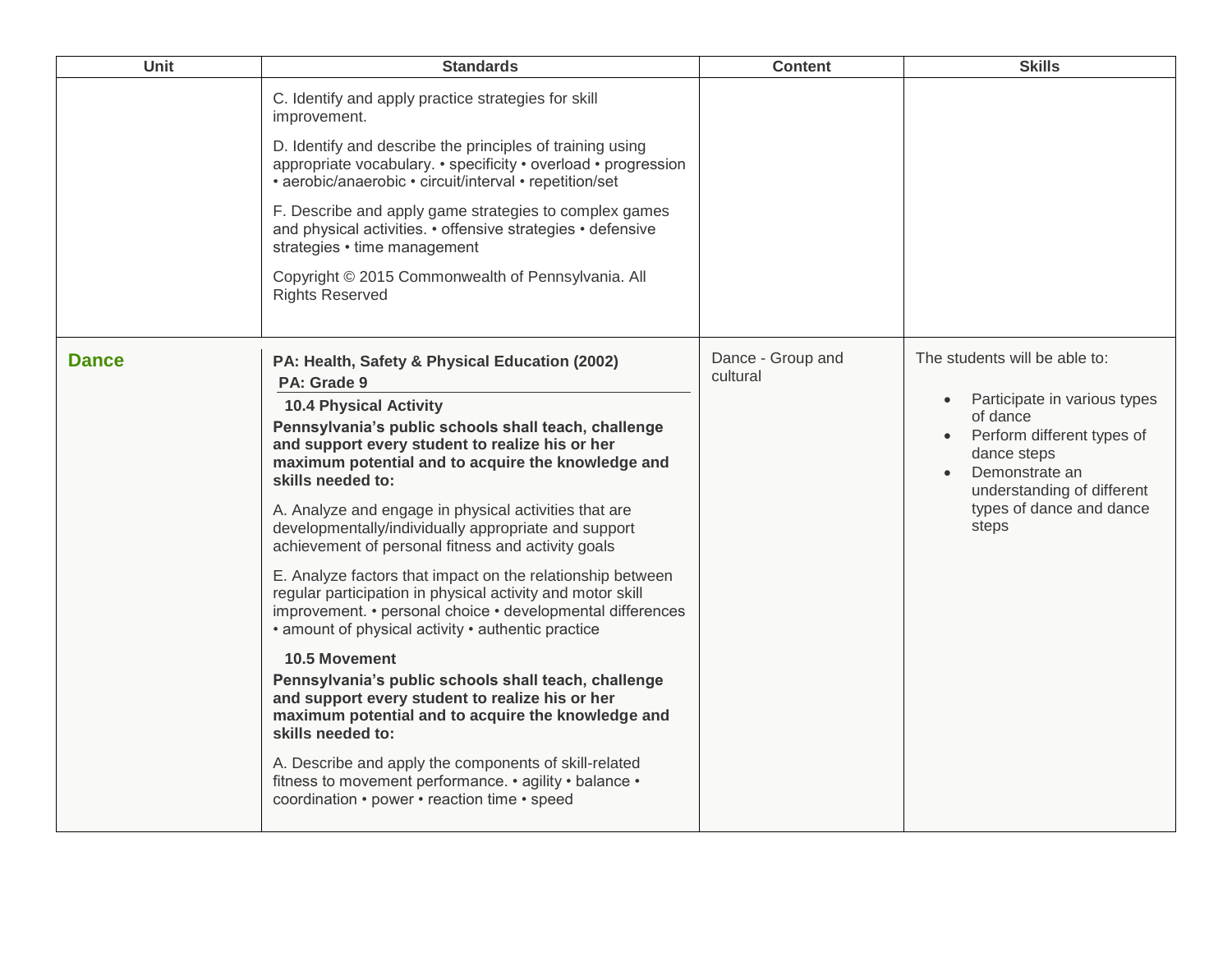| Unit                                        | <b>Standards</b>                                                                                                                                                                                                                                                                                                                                                                                                                                                                                                                                                                                                                                                                                                                                                                                                                                                                                                                                                                                                                                                                                                                                                                                                                                                                                                                                                                                                                                       | <b>Content</b>                                                                                                                                                                          | <b>Skills</b>                                                                                                                                                                                                                                                                                                                                                                                                                                                                                                                                                                                                                                                                                                                                                                                                   |
|---------------------------------------------|--------------------------------------------------------------------------------------------------------------------------------------------------------------------------------------------------------------------------------------------------------------------------------------------------------------------------------------------------------------------------------------------------------------------------------------------------------------------------------------------------------------------------------------------------------------------------------------------------------------------------------------------------------------------------------------------------------------------------------------------------------------------------------------------------------------------------------------------------------------------------------------------------------------------------------------------------------------------------------------------------------------------------------------------------------------------------------------------------------------------------------------------------------------------------------------------------------------------------------------------------------------------------------------------------------------------------------------------------------------------------------------------------------------------------------------------------------|-----------------------------------------------------------------------------------------------------------------------------------------------------------------------------------------|-----------------------------------------------------------------------------------------------------------------------------------------------------------------------------------------------------------------------------------------------------------------------------------------------------------------------------------------------------------------------------------------------------------------------------------------------------------------------------------------------------------------------------------------------------------------------------------------------------------------------------------------------------------------------------------------------------------------------------------------------------------------------------------------------------------------|
|                                             | F. Describe and apply game strategies to complex games<br>and physical activities. • offensive strategies • defensive<br>strategies • time management<br>Copyright © 2015 Commonwealth of Pennsylvania. All<br><b>Rights Reserved</b>                                                                                                                                                                                                                                                                                                                                                                                                                                                                                                                                                                                                                                                                                                                                                                                                                                                                                                                                                                                                                                                                                                                                                                                                                  |                                                                                                                                                                                         |                                                                                                                                                                                                                                                                                                                                                                                                                                                                                                                                                                                                                                                                                                                                                                                                                 |
| <b>Cooperative Games</b><br>and Team Sports | PA: Health, Safety & Physical Education (2002)<br>PA: Grade 9<br><b>10.4 Physical Activity</b><br>Pennsylvania's public schools shall teach, challenge<br>and support every student to realize his or her<br>maximum potential and to acquire the knowledge and<br>skills needed to:<br>C. Analyze factors that affect the responses of body<br>systems during moderate to vigorous physical activities. •<br>exercise (e.g., climate, altitude, location, temperature) •<br>healthy fitness zone • individual fitness status (e.g.,<br>cardiorespiratory fitness, muscular endurance, muscular<br>strength, flexibility) • drug/substance use/abuse<br>D. Analyze factors that affect physical activity preferences of<br>adolescents. • skill competence • social benefits • previous<br>experience · activity confidence<br>E. Analyze factors that impact on the relationship between<br>regular participation in physical activity and motor skill<br>improvement. • personal choice • developmental differences<br>• amount of physical activity • authentic practice<br>F. Analyze the effects of positive and negative interactions<br>of adolescent group members in physical activities. • group<br>dynamics • social pressure<br><b>10.5 Movement</b><br>Pennsylvania's public schools shall teach, challenge<br>and support every student to realize his or her<br>maximum potential and to acquire the knowledge and<br>skills needed to: | Basketball<br><b>Whiffle Ball</b><br>Volleyball<br>Hockey<br>Kickball<br>Handball<br>Lacrosse<br>Soccer<br>Flag football<br><b>Ultimate Frisbee</b><br>Sportsmanship<br>Game strategies | Students will be able to:<br>Demonstrate competency<br>in many movement forms<br>and proficiency<br>Demonstrate striking an<br>object with a long and short<br>implement<br>Return a ball over a net to<br>an opponent<br>Design and play small<br>group games that involve<br>cooperating with others to<br>keep an object away from<br>opponents<br>Throw and catch a variety<br>of objects demonstrating<br>both accuracy and force<br>Strike a ball with a paddle<br>using forehand and<br>backhand strokes<br>Accept and respect the<br>decisions made by game<br>official<br>Demonstrate safety<br>$\bullet$<br>practices while participating<br>in physical activities<br>Demonstrate hand and foot<br>$\bullet$<br>dribble<br>Develop hand and foot<br>coordination<br>Develop hand-eye<br>coordination |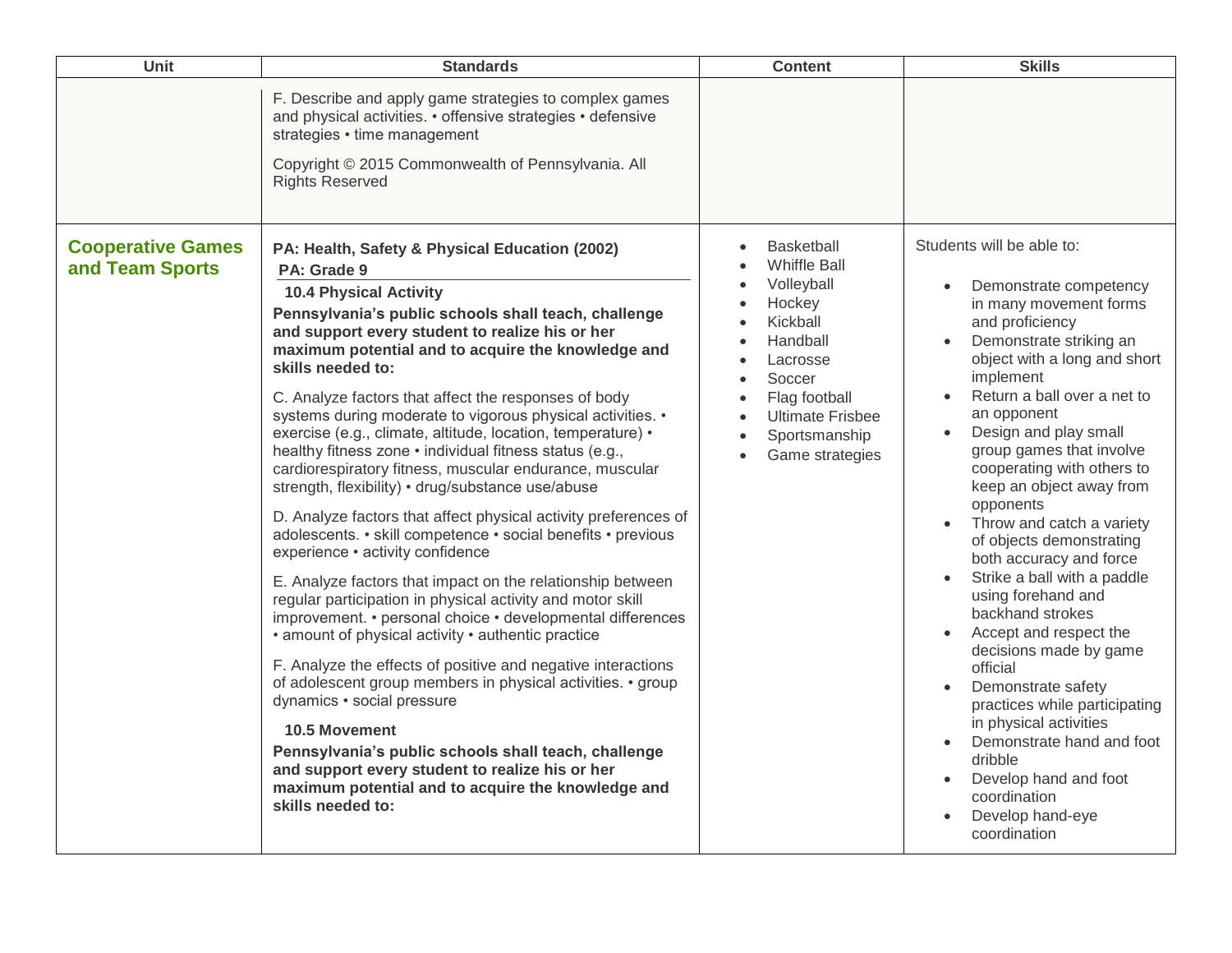| Unit              | <b>Standards</b>                                                                                                                                                                                                                                                                                                                                                                                                                                                                                                                                                                                                                                                                                                                                                                                                                                                                                                                                                                                                                                                                                                                                                    | <b>Content</b>                                                                                                                        | <b>Skills</b>                                                                                                                                                                                                                                                                                                                                                                                                                                                         |
|-------------------|---------------------------------------------------------------------------------------------------------------------------------------------------------------------------------------------------------------------------------------------------------------------------------------------------------------------------------------------------------------------------------------------------------------------------------------------------------------------------------------------------------------------------------------------------------------------------------------------------------------------------------------------------------------------------------------------------------------------------------------------------------------------------------------------------------------------------------------------------------------------------------------------------------------------------------------------------------------------------------------------------------------------------------------------------------------------------------------------------------------------------------------------------------------------|---------------------------------------------------------------------------------------------------------------------------------------|-----------------------------------------------------------------------------------------------------------------------------------------------------------------------------------------------------------------------------------------------------------------------------------------------------------------------------------------------------------------------------------------------------------------------------------------------------------------------|
|                   | F. Describe and apply game strategies to complex games<br>and physical activities. • offensive strategies • defensive<br>strategies • time management<br>Copyright © 2015 Commonwealth of Pennsylvania. All<br><b>Rights Reserved</b>                                                                                                                                                                                                                                                                                                                                                                                                                                                                                                                                                                                                                                                                                                                                                                                                                                                                                                                               |                                                                                                                                       | Analyze how social<br>$\bullet$<br>interaction occurs in a<br>variety of physical activities<br>Demonstrate proper<br>$\bullet$<br>sportsmanship while<br>participating in a game or<br>activity<br>Demonstrate an<br>understanding of game<br>strategies                                                                                                                                                                                                             |
| <b>Basketball</b> | PA: Health, Safety & Physical Education (2002)<br>PA: Grade 9<br><b>10.4 Physical Activity</b><br>Pennsylvania's public schools shall teach, challenge<br>and support every student to realize his or her<br>maximum potential and to acquire the knowledge and<br>skills needed to:<br>A. Analyze and engage in physical activities that are<br>developmentally/individually appropriate and support<br>achievement of personal fitness and activity goals<br>E. Analyze factors that impact on the relationship between<br>regular participation in physical activity and motor skill<br>improvement. • personal choice • developmental differences<br>• amount of physical activity • authentic practice<br><b>10.5 Movement</b><br>Pennsylvania's public schools shall teach, challenge<br>and support every student to realize his or her<br>maximum potential and to acquire the knowledge and<br>skills needed to:<br>A. Describe and apply the components of skill-related<br>fitness to movement performance. • agility • balance •<br>coordination • power • reaction time • speed<br>C. Identify and apply practice strategies for skill<br>improvement. | <b>Basketball</b><br>Game strategies<br>Rules of the<br>game<br>Sportsmanship<br>Offensive and<br>$\bullet$<br>defensive<br>positions | The students will be able to:<br>Demonstrate an<br>$\bullet$<br>understanding of the rules<br>of basketball<br>Demonstrate the skills<br>(dribbling, passing,<br>shooting) necessary to play<br>the game<br>Participate in an organized<br>$\bullet$<br>game of basketball<br>Demonstrate an<br>understanding of playing<br>both defense and offense<br>Demonstrate proper<br>sportsmanship while<br>playing<br>Demonstrate an<br>understanding of game<br>strategies |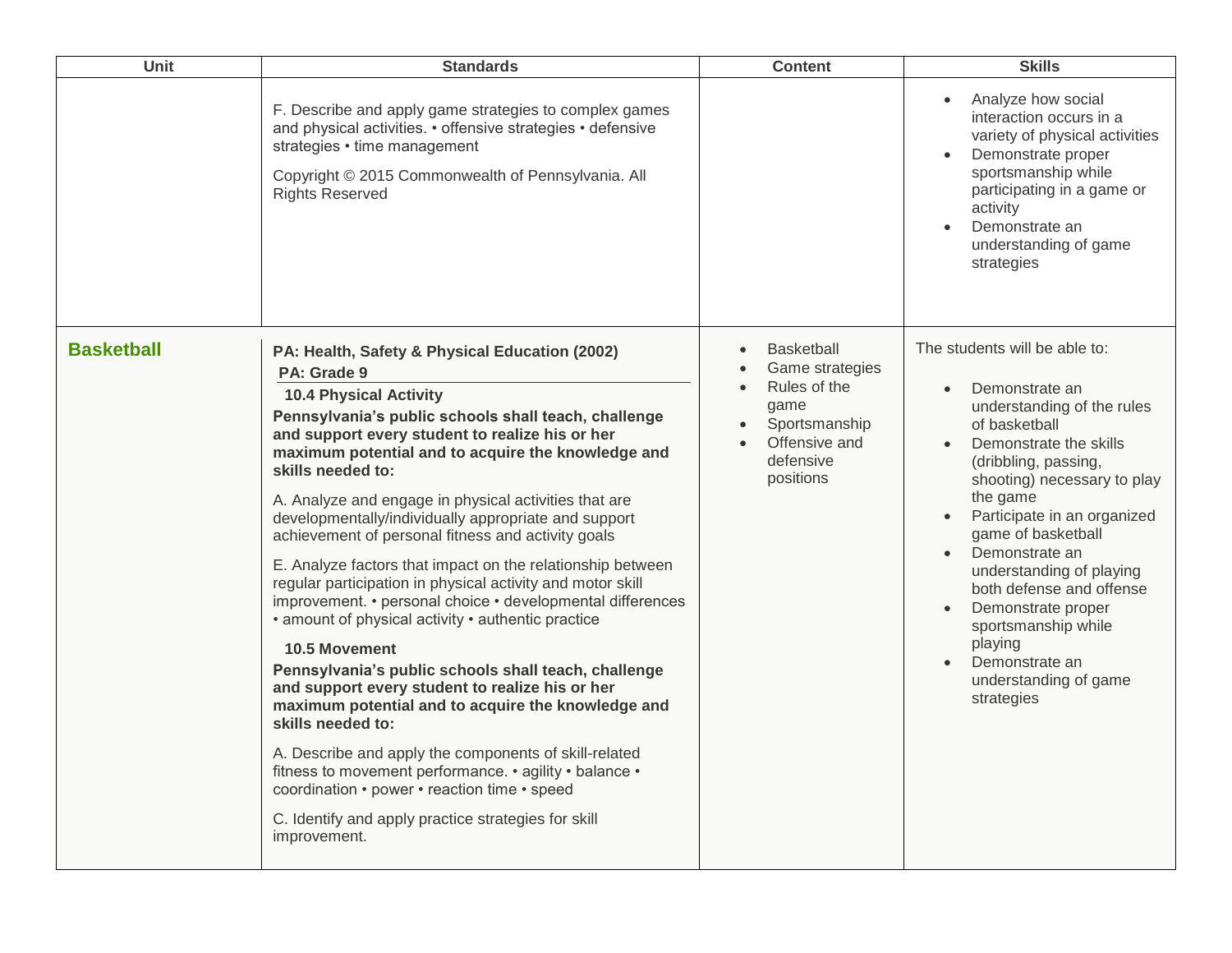| Unit            | <b>Standards</b>                                                                                                                                                                                                                                                                                                                                                                                                                                                                                                                                                                                                                                                                                                                                                                                                                                                                                                                                                                                                                                                                                                                                                                                                                                                                                                                                          | <b>Content</b>                                                                        | <b>Skills</b>                                                                                                                                                                                                                                                                                                                                                                                                                                                                    |
|-----------------|-----------------------------------------------------------------------------------------------------------------------------------------------------------------------------------------------------------------------------------------------------------------------------------------------------------------------------------------------------------------------------------------------------------------------------------------------------------------------------------------------------------------------------------------------------------------------------------------------------------------------------------------------------------------------------------------------------------------------------------------------------------------------------------------------------------------------------------------------------------------------------------------------------------------------------------------------------------------------------------------------------------------------------------------------------------------------------------------------------------------------------------------------------------------------------------------------------------------------------------------------------------------------------------------------------------------------------------------------------------|---------------------------------------------------------------------------------------|----------------------------------------------------------------------------------------------------------------------------------------------------------------------------------------------------------------------------------------------------------------------------------------------------------------------------------------------------------------------------------------------------------------------------------------------------------------------------------|
|                 | F. Describe and apply game strategies to complex games<br>and physical activities. • offensive strategies • defensive<br>strategies • time management                                                                                                                                                                                                                                                                                                                                                                                                                                                                                                                                                                                                                                                                                                                                                                                                                                                                                                                                                                                                                                                                                                                                                                                                     |                                                                                       |                                                                                                                                                                                                                                                                                                                                                                                                                                                                                  |
|                 | Copyright © 2015 Commonwealth of Pennsylvania. All<br><b>Rights Reserved</b>                                                                                                                                                                                                                                                                                                                                                                                                                                                                                                                                                                                                                                                                                                                                                                                                                                                                                                                                                                                                                                                                                                                                                                                                                                                                              |                                                                                       |                                                                                                                                                                                                                                                                                                                                                                                                                                                                                  |
| <b>Football</b> | PA: Health, Safety & Physical Education (2002)<br>PA: Grade 9<br><b>10.4 Physical Activity</b><br>Pennsylvania's public schools shall teach, challenge<br>and support every student to realize his or her<br>maximum potential and to acquire the knowledge and<br>skills needed to:<br>A. Analyze and engage in physical activities that are<br>developmentally/individually appropriate and support<br>achievement of personal fitness and activity goals<br>B. Analyze the effects of regular participation in moderate to<br>vigorous physical activities in relation to adolescent health<br>improvement. • stress management • disease prevention •<br>weight management<br><b>10.5 Movement</b><br>Pennsylvania's public schools shall teach, challenge<br>and support every student to realize his or her<br>maximum potential and to acquire the knowledge and<br>skills needed to:<br>A. Describe and apply the components of skill-related<br>fitness to movement performance. • agility • balance •<br>coordination • power • reaction time • speed<br>B. Describe and apply concepts of motor skill development<br>that impact the quality of increasingly complex movement. •<br>response selection • stages of learning a motor skill (i.e.<br>verbal cognitive, motor, automatic) • types of skill (i.e.<br>discrete, serial, continuous) | Football<br>Flag Football<br>Sportsmanship<br>Rules of the<br>game<br>Game strategies | The students will be able to:<br>Research the history of<br>football<br>List some offensive and<br>defensive strategies<br>football<br>Demonstrate the skills to<br>pass and kick the football<br>Identify the positions and<br>the role of the players on<br>offense and defense<br>Participate in an organized<br>$\bullet$<br>game of football<br>Demonstrate appropriate<br>sportsmanship while<br>playing the game<br>Demonstrate an<br>understanding of game<br>strategies |
|                 | C. Identify and apply practice strategies for skill<br>improvement.                                                                                                                                                                                                                                                                                                                                                                                                                                                                                                                                                                                                                                                                                                                                                                                                                                                                                                                                                                                                                                                                                                                                                                                                                                                                                       |                                                                                       |                                                                                                                                                                                                                                                                                                                                                                                                                                                                                  |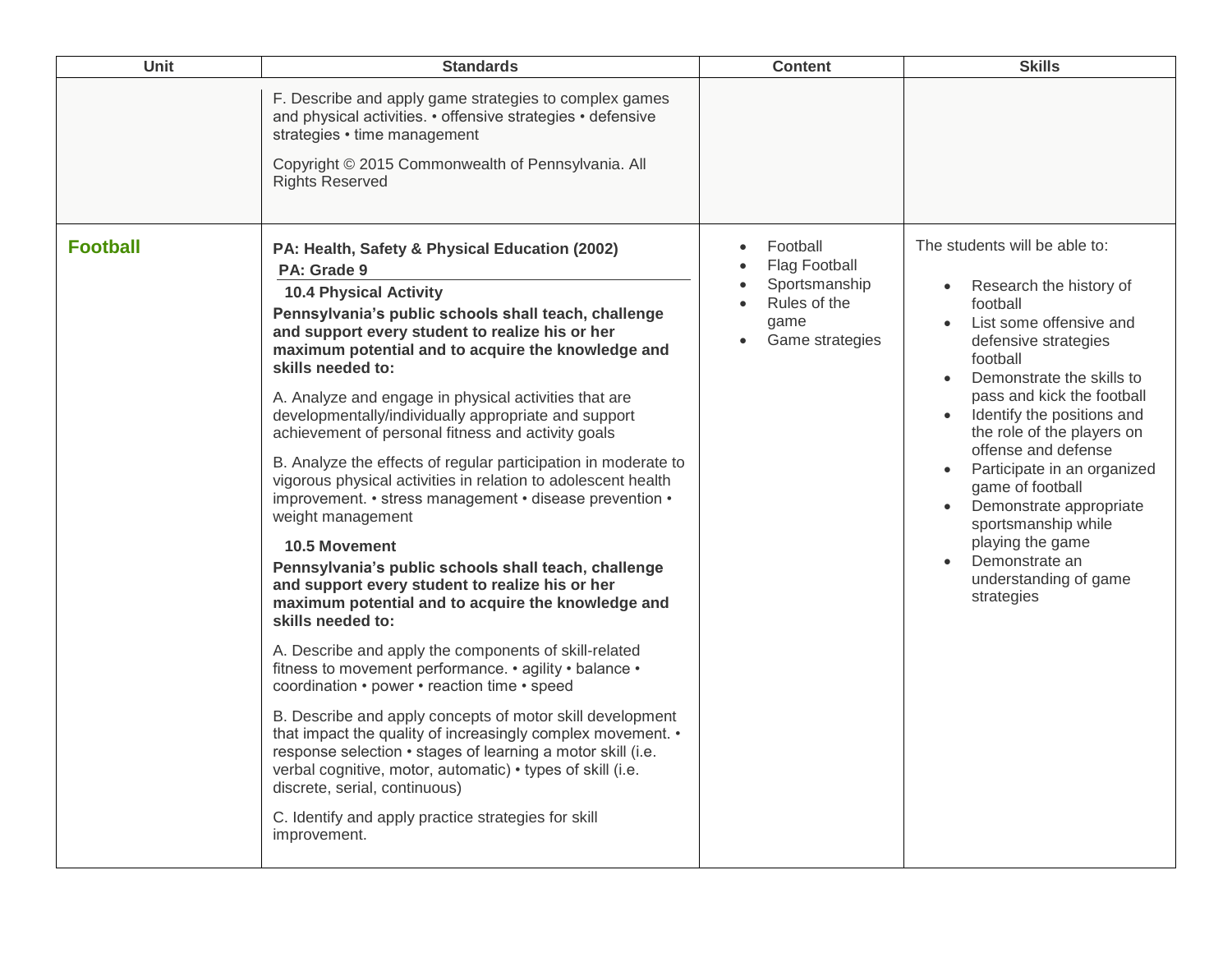| Unit          | <b>Standards</b>                                                                                                                                                                                                                                                                                                                                                                                                                                                                                                                                                                                                                                                                                                                                                                                                                                                                                                                                                                                                                                                                                                                                                                                                                                                                                                                                                                                                                                                                                                                          | <b>Content</b>                                                                             | <b>Skills</b>                                                                                                                                                                                                                                                                                                                                                                                                                               |
|---------------|-------------------------------------------------------------------------------------------------------------------------------------------------------------------------------------------------------------------------------------------------------------------------------------------------------------------------------------------------------------------------------------------------------------------------------------------------------------------------------------------------------------------------------------------------------------------------------------------------------------------------------------------------------------------------------------------------------------------------------------------------------------------------------------------------------------------------------------------------------------------------------------------------------------------------------------------------------------------------------------------------------------------------------------------------------------------------------------------------------------------------------------------------------------------------------------------------------------------------------------------------------------------------------------------------------------------------------------------------------------------------------------------------------------------------------------------------------------------------------------------------------------------------------------------|--------------------------------------------------------------------------------------------|---------------------------------------------------------------------------------------------------------------------------------------------------------------------------------------------------------------------------------------------------------------------------------------------------------------------------------------------------------------------------------------------------------------------------------------------|
|               | D. Identify and describe the principles of training using<br>appropriate vocabulary. • specificity • overload • progression<br>• aerobic/anaerobic • circuit/interval • repetition/set<br>Copyright © 2015 Commonwealth of Pennsylvania. All<br><b>Rights Reserved</b>                                                                                                                                                                                                                                                                                                                                                                                                                                                                                                                                                                                                                                                                                                                                                                                                                                                                                                                                                                                                                                                                                                                                                                                                                                                                    |                                                                                            |                                                                                                                                                                                                                                                                                                                                                                                                                                             |
| <b>Soccer</b> | PA: Health, Safety & Physical Education (2002)<br>PA: Grade 9<br><b>10.4 Physical Activity</b><br>Pennsylvania's public schools shall teach, challenge<br>and support every student to realize his or her<br>maximum potential and to acquire the knowledge and<br>skills needed to:<br>A. Analyze and engage in physical activities that are<br>developmentally/individually appropriate and support<br>achievement of personal fitness and activity goals<br>B. Analyze the effects of regular participation in moderate to<br>vigorous physical activities in relation to adolescent health<br>improvement. • stress management • disease prevention •<br>weight management<br><b>10.5 Movement</b><br>Pennsylvania's public schools shall teach, challenge<br>and support every student to realize his or her<br>maximum potential and to acquire the knowledge and<br>skills needed to:<br>B. Describe and apply concepts of motor skill development<br>that impact the quality of increasingly complex movement. •<br>response selection • stages of learning a motor skill (i.e.<br>verbal cognitive, motor, automatic) • types of skill (i.e.<br>discrete, serial, continuous)<br>D. Identify and describe the principles of training using<br>appropriate vocabulary. • specificity • overload • progression<br>• aerobic/anaerobic • circuit/interval • repetition/set<br>F. Describe and apply game strategies to complex games<br>and physical activities. • offensive strategies • defensive<br>strategies • time management | Soccer<br>Rules of the<br>game<br>Different positions<br>Sportsmanship<br>Games strategies | The students will be able to:<br>Demonstrate and apply the<br>skills (dribbling, passing,<br>shooting) to participate in<br>the sport<br>Research the history of the<br>game of soccer<br>Describe the rules and how<br>the game is played<br>Explain the difference<br>between offense and<br>defense<br>Actively participate in<br>playing the game<br>Display sportsmanship<br>Demonstrate understanding<br>of different game strategies |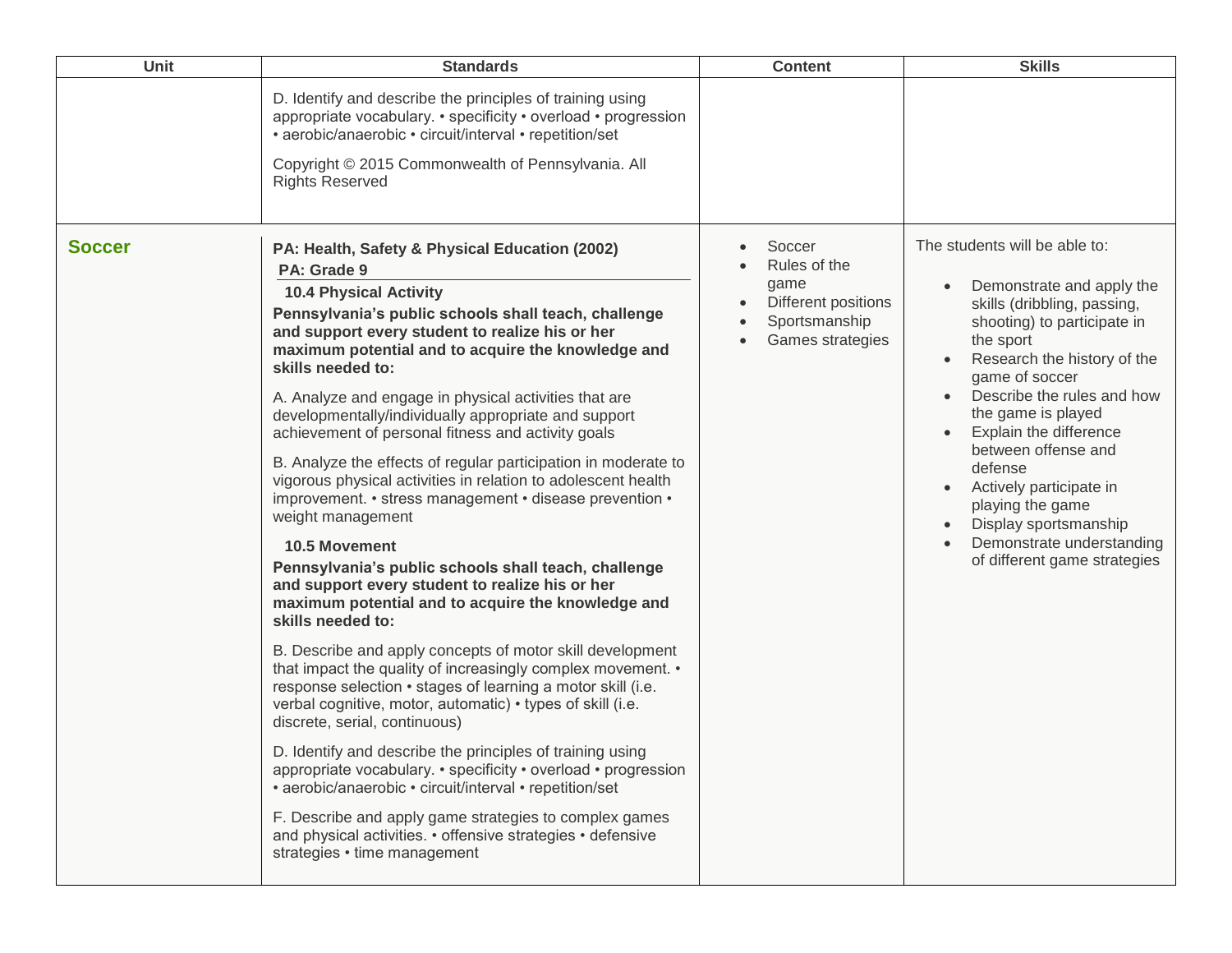| Unit                     | <b>Standards</b>                                                                                                                                                                                                                                                                                                                                                                                                                                                                                                                                                                                                                                                                                                                                                                                                                                                                                                                                                                                                                                                                                                                                                                                                                                                                                                                                                                                                                                                                                                                                                                                                                                                                                                                                               | <b>Content</b>                                                                                                 | <b>Skills</b>                                                                                                                                                                                                                                                                                                                                                                                                                                                                                                                      |
|--------------------------|----------------------------------------------------------------------------------------------------------------------------------------------------------------------------------------------------------------------------------------------------------------------------------------------------------------------------------------------------------------------------------------------------------------------------------------------------------------------------------------------------------------------------------------------------------------------------------------------------------------------------------------------------------------------------------------------------------------------------------------------------------------------------------------------------------------------------------------------------------------------------------------------------------------------------------------------------------------------------------------------------------------------------------------------------------------------------------------------------------------------------------------------------------------------------------------------------------------------------------------------------------------------------------------------------------------------------------------------------------------------------------------------------------------------------------------------------------------------------------------------------------------------------------------------------------------------------------------------------------------------------------------------------------------------------------------------------------------------------------------------------------------|----------------------------------------------------------------------------------------------------------------|------------------------------------------------------------------------------------------------------------------------------------------------------------------------------------------------------------------------------------------------------------------------------------------------------------------------------------------------------------------------------------------------------------------------------------------------------------------------------------------------------------------------------------|
|                          | Copyright © 2015 Commonwealth of Pennsylvania. All<br><b>Rights Reserved</b>                                                                                                                                                                                                                                                                                                                                                                                                                                                                                                                                                                                                                                                                                                                                                                                                                                                                                                                                                                                                                                                                                                                                                                                                                                                                                                                                                                                                                                                                                                                                                                                                                                                                                   |                                                                                                                |                                                                                                                                                                                                                                                                                                                                                                                                                                                                                                                                    |
| <b>Baseball/Softball</b> | PA: Health, Safety & Physical Education (2002)<br>PA: Grade 9<br><b>10.4 Physical Activity</b><br>Pennsylvania's public schools shall teach, challenge<br>and support every student to realize his or her<br>maximum potential and to acquire the knowledge and<br>skills needed to:<br>A. Analyze and engage in physical activities that are<br>developmentally/individually appropriate and support<br>achievement of personal fitness and activity goals<br>B. Analyze the effects of regular participation in moderate to<br>vigorous physical activities in relation to adolescent health<br>improvement. • stress management • disease prevention •<br>weight management<br>C. Analyze factors that affect the responses of body<br>systems during moderate to vigorous physical activities. •<br>exercise (e.g., climate, altitude, location, temperature) •<br>healthy fitness zone · individual fitness status (e.g.,<br>cardiorespiratory fitness, muscular endurance, muscular<br>strength, flexibility) • drug/substance use/abuse<br>D. Analyze factors that affect physical activity preferences of<br>adolescents. • skill competence • social benefits • previous<br>experience · activity confidence<br>E. Analyze factors that impact on the relationship between<br>regular participation in physical activity and motor skill<br>improvement. • personal choice • developmental differences<br>• amount of physical activity • authentic practice<br>F. Analyze the effects of positive and negative interactions<br>of adolescent group members in physical activities. • group<br>dynamics • social pressure<br>10.5 Movement<br>Pennsylvania's public schools shall teach, challenge<br>and support every student to realize his or her | <b>Baseball</b><br>Softball<br><b>Whiffle Ball</b><br>Rules of the<br>game<br>Sportsmanship<br>Game strategies | The students will be able to:<br>Demonstrate and apply<br>skills(throwing, catching,<br>fielding) necessary to<br>participate in the sport<br>Demonstrate proper grip of<br>the bat<br>Demonstrate proper motion<br>of swinging of the bat<br>Demonstrate appropriate<br>sportsmanship while<br>playing<br>Demonstrate an<br>understanding of the rules<br>of the game<br>Identify the different<br>positions on the field<br>Actively participate in<br>playing the game<br>Demonstrate an<br>understanding of game<br>strategies |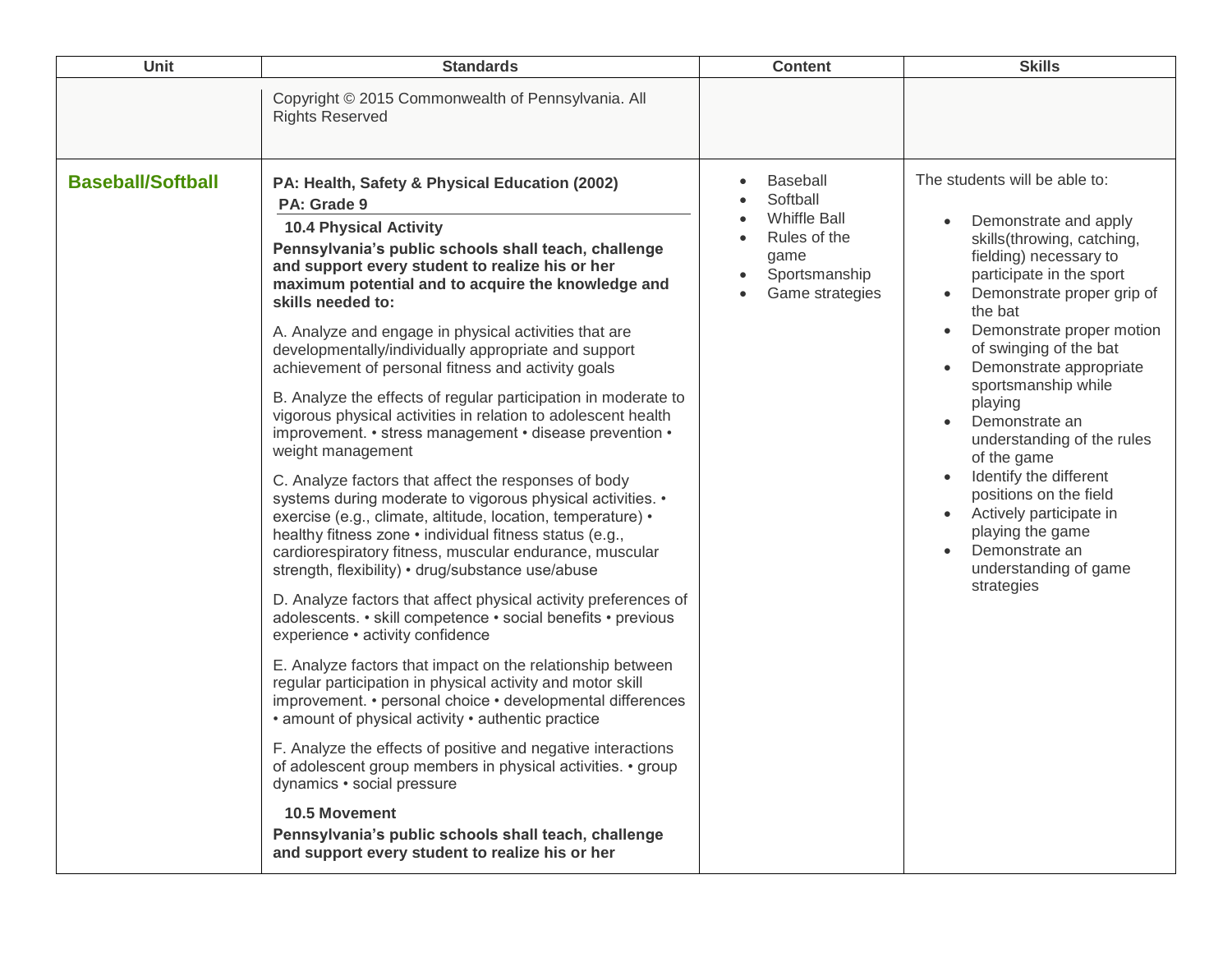| Unit              | <b>Standards</b>                                                                                                                                                                                                                                                                                                                                                                                                                                                                                                                                                                                                                                                                                                                                                                                                                                                                                                                                                                                                                                                                                                                                                                                                                                                                                   | <b>Content</b>                                                         | <b>Skills</b>                                                                                                                                                                                                                                                                                                                                                                                                                                                                                                       |
|-------------------|----------------------------------------------------------------------------------------------------------------------------------------------------------------------------------------------------------------------------------------------------------------------------------------------------------------------------------------------------------------------------------------------------------------------------------------------------------------------------------------------------------------------------------------------------------------------------------------------------------------------------------------------------------------------------------------------------------------------------------------------------------------------------------------------------------------------------------------------------------------------------------------------------------------------------------------------------------------------------------------------------------------------------------------------------------------------------------------------------------------------------------------------------------------------------------------------------------------------------------------------------------------------------------------------------|------------------------------------------------------------------------|---------------------------------------------------------------------------------------------------------------------------------------------------------------------------------------------------------------------------------------------------------------------------------------------------------------------------------------------------------------------------------------------------------------------------------------------------------------------------------------------------------------------|
|                   | maximum potential and to acquire the knowledge and<br>skills needed to:<br>C. Identify and apply practice strategies for skill<br>improvement.<br>F. Describe and apply game strategies to complex games<br>and physical activities. • offensive strategies • defensive<br>strategies • time management<br>Copyright © 2015 Commonwealth of Pennsylvania. All<br><b>Rights Reserved</b>                                                                                                                                                                                                                                                                                                                                                                                                                                                                                                                                                                                                                                                                                                                                                                                                                                                                                                            |                                                                        |                                                                                                                                                                                                                                                                                                                                                                                                                                                                                                                     |
| <b>Volleyball</b> | PA: Health, Safety & Physical Education (2002)<br>PA: Grade 9<br><b>10.4 Physical Activity</b><br>Pennsylvania's public schools shall teach, challenge<br>and support every student to realize his or her<br>maximum potential and to acquire the knowledge and<br>skills needed to:<br>A. Analyze and engage in physical activities that are<br>developmentally/individually appropriate and support<br>achievement of personal fitness and activity goals<br>C. Analyze factors that affect the responses of body<br>systems during moderate to vigorous physical activities. •<br>exercise (e.g., climate, altitude, location, temperature) •<br>healthy fitness zone · individual fitness status (e.g.,<br>cardiorespiratory fitness, muscular endurance, muscular<br>strength, flexibility) • drug/substance use/abuse<br>D. Analyze factors that affect physical activity preferences of<br>adolescents. • skill competence • social benefits • previous<br>experience · activity confidence<br>F. Analyze the effects of positive and negative interactions<br>of adolescent group members in physical activities. • group<br>dynamics · social pressure<br><b>10.5 Movement</b><br>Pennsylvania's public schools shall teach, challenge<br>and support every student to realize his or her | Volleyball<br>Rules of the<br>game<br>Sportsmanship<br>Game strategies | The students will be able to:<br>Demonstrate and apply<br>skills(Set, Serve, Spike,<br>Block) needed to<br>participate in the sport<br>Demonstrate an<br>understanding of how to<br>rotate in the game<br>Demonstrate an<br>understanding of the<br>scoring procedures<br>Demonstrate appropriate<br>sportsmanship while<br>participating<br>Practice the skills both<br>individually and with a<br>partner<br>Actively participate in<br>playing the game<br>Demonstrate an<br>understanding of game<br>strategies |